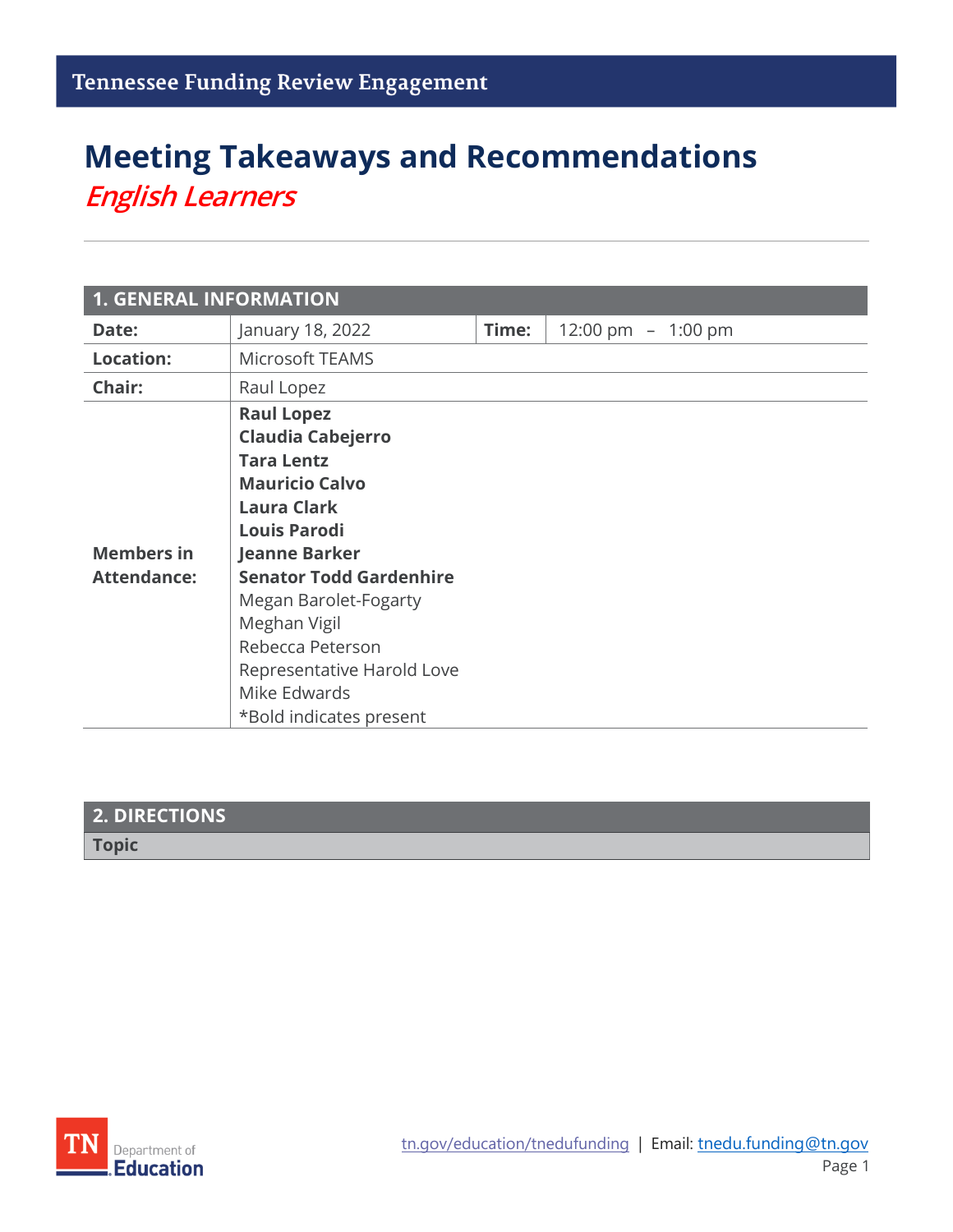### **Tennessee Funding Review Engagement**

Please list finalize any recommendations you have. Continue to name the level of prioritization for each. Please also consider the draft initial framework in your discussions. Subcommittees may choose to edit their document from last meeting in lieu of this document.

Next, please consider policy questions outlined in this document. Subcommittees may provide more policy ideas or considerations as well. This meeting and next meeting will include this work.

#### **Subcommittee Supports and Services Prioritization**

|               | <b>SUBCOMMITTEE FEEDBACK AND REFLECTIONS</b>                                                                                                                                                                                                                                                                                                                                                                                                                                                                                                                                                                           |  |
|---------------|------------------------------------------------------------------------------------------------------------------------------------------------------------------------------------------------------------------------------------------------------------------------------------------------------------------------------------------------------------------------------------------------------------------------------------------------------------------------------------------------------------------------------------------------------------------------------------------------------------------------|--|
| <b>BASE</b>   | Wrap around services for EL including social workers and school<br>$\bullet$<br>counselors                                                                                                                                                                                                                                                                                                                                                                                                                                                                                                                             |  |
| <b>WEIGHT</b> | Districts would receive additional funding for certain number of EL<br>$\bullet$<br>SES, EL and Special Needs should be calculated separately (factor in<br>$\bullet$<br>rural)<br>Appropriate student/teacher ratio based on the performance level of<br>$\bullet$<br>the student (as they move through tiers)<br>Maximum ratio for EL student/teacher at school level(will not exceed)<br>$\bullet$<br>Multilingual EL teachers based on population, according to the proper<br>$\bullet$<br>ration for student/teacher ration(1-30)<br>Decrease current ratio for counselor/social workers to students<br>$\bullet$ |  |

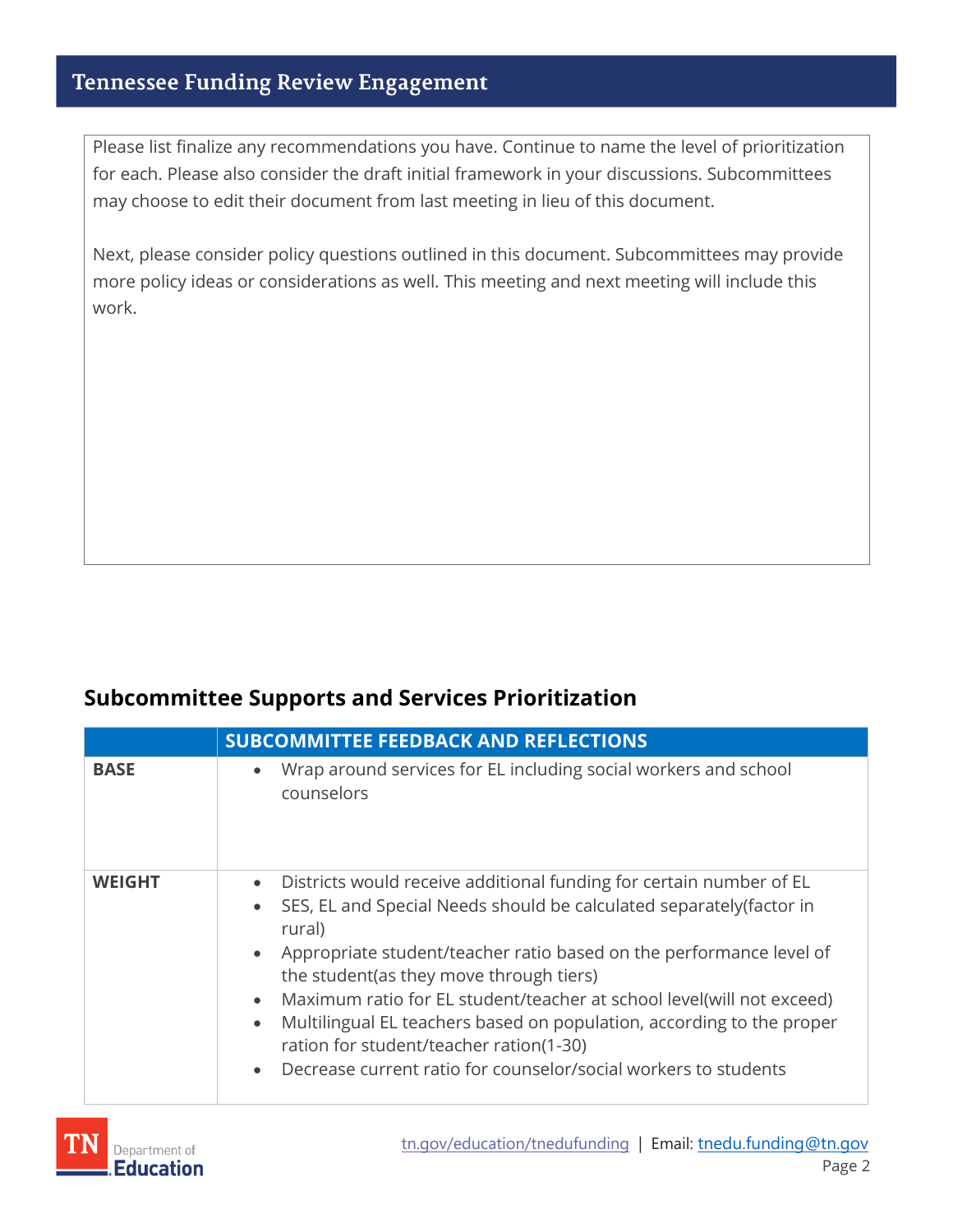| <b>DIRECT</b>   | Targeted funding to support more EL student performance<br>$\bullet$                                                                                                                                                                                                                                                                                                                                                                                                                                                                                                                                                                                                                                                                                                                                                                                                                                                                                                                                                                                                                                                                                                               |
|-----------------|------------------------------------------------------------------------------------------------------------------------------------------------------------------------------------------------------------------------------------------------------------------------------------------------------------------------------------------------------------------------------------------------------------------------------------------------------------------------------------------------------------------------------------------------------------------------------------------------------------------------------------------------------------------------------------------------------------------------------------------------------------------------------------------------------------------------------------------------------------------------------------------------------------------------------------------------------------------------------------------------------------------------------------------------------------------------------------------------------------------------------------------------------------------------------------|
| <b>FUNDING</b>  | Offer administrator cultural competency training for EL student<br>$\bullet$<br>performance<br>Funding for communication technology that will eliminate language<br>barriers including communication between the school and parents<br>Initial assessments (including learning disabilities and special needs)<br>training for assessors(could be teachers), including most appropriate<br>instruments for testing<br>Specific strategies for EL family engagement<br>Initiate pathways to higher education for bilingual students to eventually<br>$\bullet$<br>become trained teachers regardless of their citizenship status<br>Additional pay to teachers offering wraparound services beyond their<br>$\bullet$<br>teaching duties<br>After school programs or summer camps that receive funding should be<br>aligned with after school bilingual tutoring with content aligned to<br>school assessments.<br>Establish para professional training and professional development<br>Access to post secondary teacher training<br>Reach out more to community partners(including churches) to get<br>$\bullet$<br>involved and to be trained appropriately for services rendered |
| <b>OUTCOMES</b> | WIDA outcomes (assessment including other measures of student<br>$\bullet$<br>growth and progress.                                                                                                                                                                                                                                                                                                                                                                                                                                                                                                                                                                                                                                                                                                                                                                                                                                                                                                                                                                                                                                                                                 |

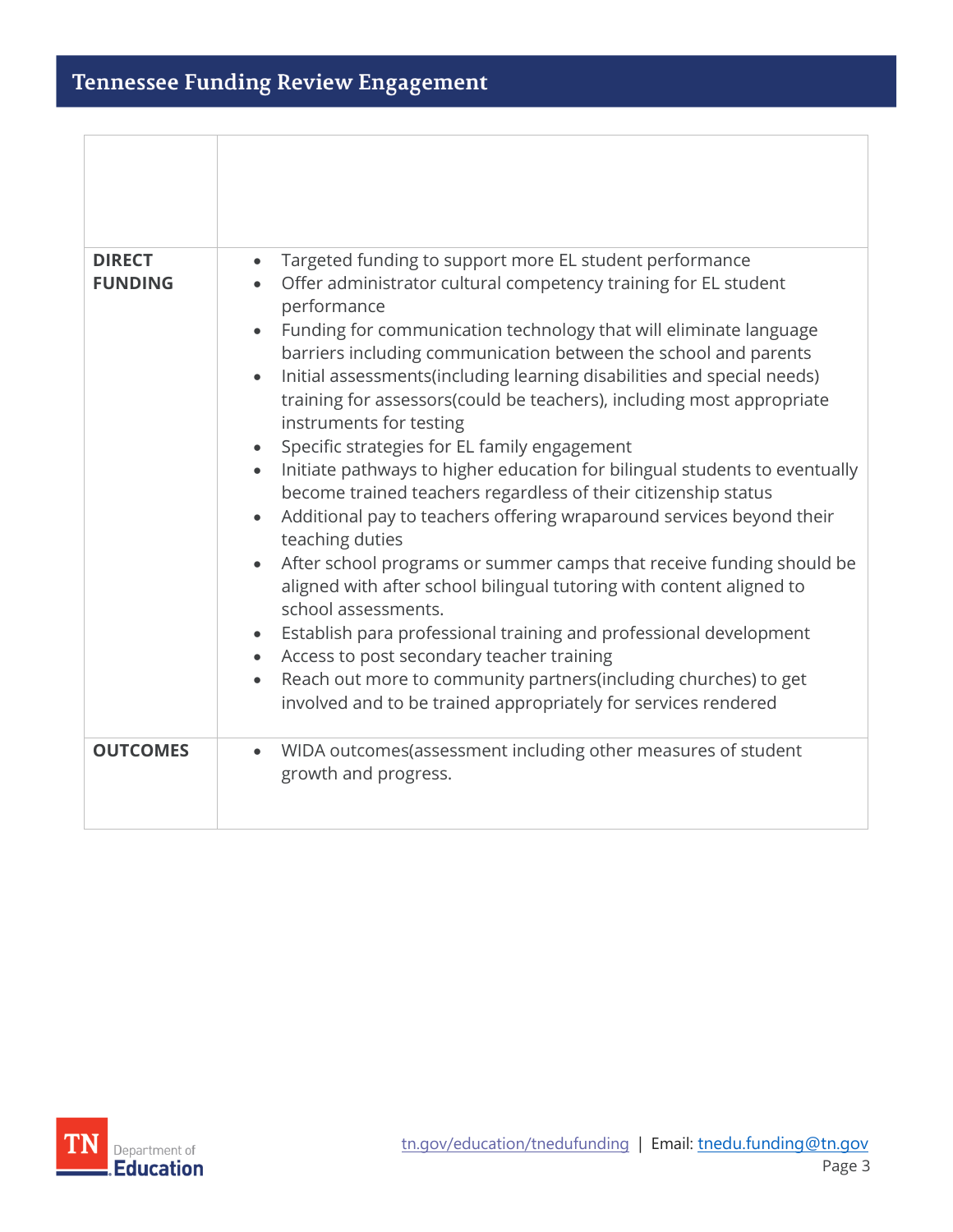## **Subcommittee Policy Reflections and Feedback**

| <b>Policy Idea</b>                    | <b>Subcommittee Feedback</b>                                                                                                |
|---------------------------------------|-----------------------------------------------------------------------------------------------------------------------------|
| <b>Policy: Definition of</b>          | <b>Current: Direct Certification</b>                                                                                        |
| <b>Economically Disadvantaged</b>     |                                                                                                                             |
| <b>Policy: Definition of</b>          | Current: Attending a Title I School                                                                                         |
| <b>Concentration of Poverty</b>       |                                                                                                                             |
| <b>Policy: Definition of Sparsity</b> | Current: Students per square mile (federal is 10, but the range is                                                          |
|                                       | 10-25 students)                                                                                                             |
|                                       |                                                                                                                             |
| <b>Policy: Teacher Salaries</b>       | Question: What, if any, requirements should the formula require                                                             |
|                                       | on investing new education dollars into existing educator salaries<br>moving forward?                                       |
|                                       |                                                                                                                             |
|                                       |                                                                                                                             |
| <b>Policy: Teacher Salaries</b>       | Question: Are there any other policies for teacher salaries that<br>should be included?                                     |
|                                       |                                                                                                                             |
| <b>Policy: Tutoring</b>               | Question: This is required for students who score at "Below" on                                                             |
|                                       | the 3rd grade TCAP beginning SY23-24. Should there be funding<br>included in the formula for this legally required support? |
|                                       |                                                                                                                             |
| <b>Policy: CTE</b>                    | Question: Please review the CTE content and provide feedback on                                                             |
|                                       | how TN may choose to address CTE considerations.                                                                            |
|                                       |                                                                                                                             |
| <b>Policy: K-2 Weight</b>             | Question from the Steering Committee: How might you consider                                                                |
|                                       | a K-2 weight or additional investment in the earlier grades?                                                                |
|                                       |                                                                                                                             |
|                                       |                                                                                                                             |

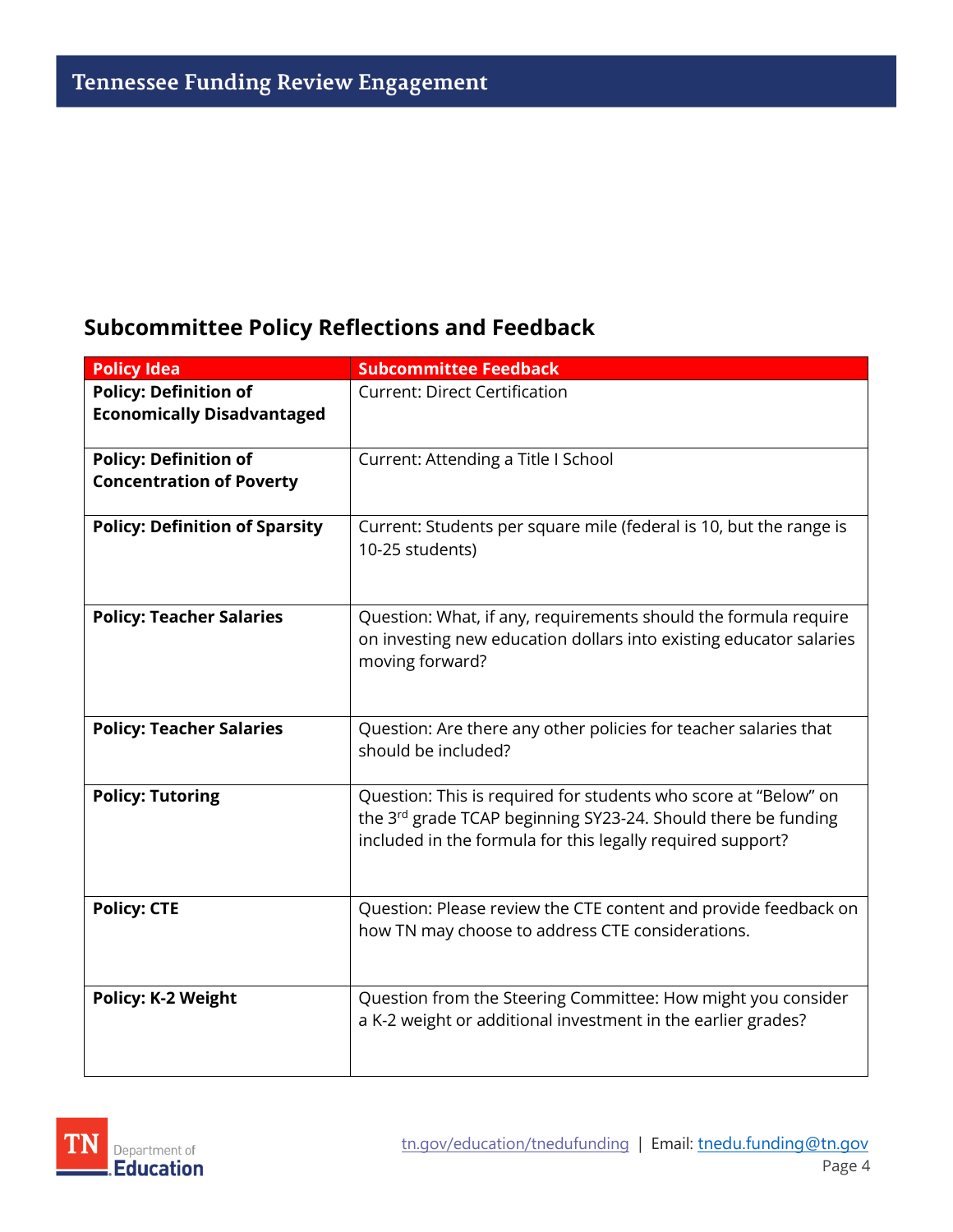## Tennessee Funding Review Engagement

| <b>Policy: Outcomes</b>                                        | Question from the Steering Committee: They would like to see<br>outcomes options for middle school. What outcomes does your<br>subcommittee recommend?                                                                                                                                                                                                            |
|----------------------------------------------------------------|-------------------------------------------------------------------------------------------------------------------------------------------------------------------------------------------------------------------------------------------------------------------------------------------------------------------------------------------------------------------|
| <b>Policy: Outcomes</b>                                        | Question from the Steering Committee: They would like to see<br>other outcomes options for elementary school. What outcomes<br>does your subcommittee recommend?                                                                                                                                                                                                  |
| <b>Policy: Accountability</b>                                  | Question from the Steering Committee: What accountability<br>measures should be included in any new formula proposal, or<br>what ideas do you have?                                                                                                                                                                                                               |
| <b>Policy: Reporting</b>                                       | Question: What information should be included in public<br>reporting for school and for district level financials?                                                                                                                                                                                                                                                |
| <b>Policy: Funding Year</b>                                    | Question: Should funding reflect the current year or the prior<br>year (as it does now)? For fast-growing districts, it may be<br>beneficial to receive the funds in real time to meet the costs of<br>that year and for declining enrollment districts, it may be harder<br>to adjust budgets in real time. Given that challenge, are there<br>mitigation ideas? |
| <b>Policy: ADM Shifts</b>                                      | Question: Student enrollment may fluctuate down in a given year<br>(up or down). Should there be any consideration for hold<br>harmless or fixed costs, or should the funding be specific and<br>reflective of the actual enrollment?                                                                                                                             |
| <b>Policy: Maintenance of Effort</b>                           | Question: How should we consider Maintenance of Effort at the<br>local level? (It provides consistent funding but may deter local<br>investment because of the requirement to continue).                                                                                                                                                                          |
| <b>Policy: Professional</b><br><b>Development and Training</b> | Question: Are there any professional development opportunities<br>or additional supports that should be provided?                                                                                                                                                                                                                                                 |
| <b>Policy</b>                                                  | Content                                                                                                                                                                                                                                                                                                                                                           |
| <b>Policy</b>                                                  | Content                                                                                                                                                                                                                                                                                                                                                           |